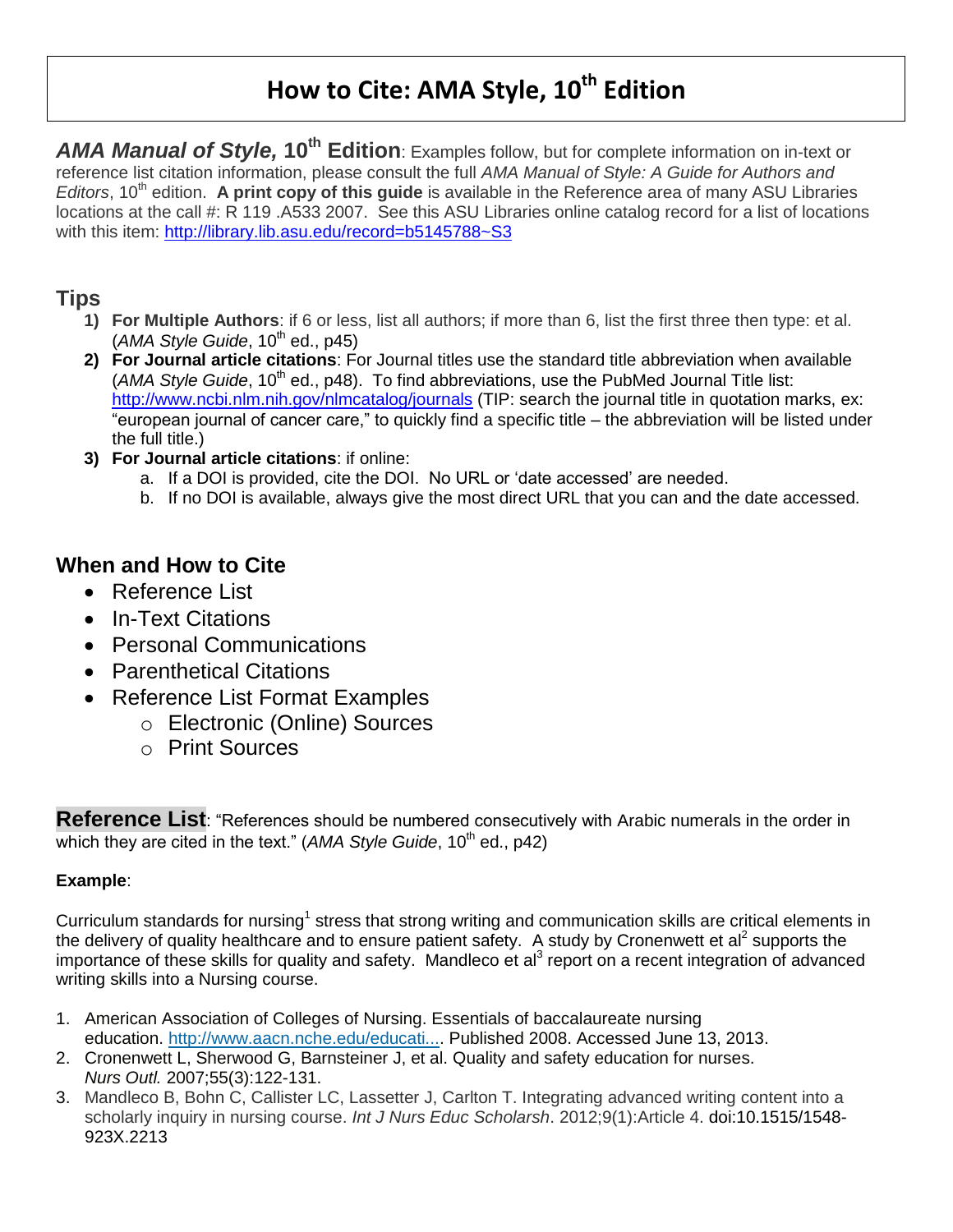**In-Text Citations**: "Each reference should be cited in the text, tables, or figures in consecutive numerical order by means of superscript arabic numerals." (AMA Style Guide, 10<sup>th</sup> ed., p42)

**Basic Example**:

Five studies report results<sup>12,32,45,46,70</sup> that support our findings.

 **To cite specific page numbers from a single reference source in the text**, include the page numbers in the super-script citation and the source appears only onec in the list of references. "The superscript may include more than 1 page number, citation of more than 1 reference or both, with all spaces closed up." (*AMA Style Guide*, 10<sup>th</sup> ed., p44)

**Examples:** 

- $\degree$  The data did not support our findings on dietary supplements for adolescents.  $3(p22),9$
- o Johnson<sup>5(pp3,5),9</sup> reported 9 cases in which drowsiness occurred.
- **Using Author Names In-Text**: "When mentioned in the text, only surnames of authors are used. For a 2-author reference, list both surnames; for references with more than 2 authors or authors and a group, include the first author's surname followed by "et al," "and associates," or "and colleagues." "Do not use the possessive form 'et al's;' rephrase the sentence." (*AMA Style Guide*, 10<sup>th</sup> ed., p45) **Examples:**
	- $\circ$  Smith<sup>3</sup> reported on the experiment.
	- $\circ$  Smith and Waverly<sup>4</sup> reported on the experiment.
	- $\circ$  Smith et al<sup>5</sup> reported on the experiment
	- $\circ$  The data of Smith et al<sup>5</sup> support our findings.

**Personal Communications**: Do not include 'personal communications' in the list of references. Use citations in the text. (*AMA Style Guide*, 10<sup>th</sup> ed., p41)

#### **Examples**:

"In a conversation with J.P. Smith, MD (August 2003)…."

"According to a letter from J.P. Smith, MD (December 2008)…."

"According to the manufacturer (J.P. Smith, PhD, oral communication, October 2010), the drug was approved in the US in March 2010."

"Kramer's findings were the same (J.M. Kramer [jmkramer@umich.edu], e-mail, August 6, 2004)."

Give the date of the communication and whether it was oral or written. Also, it's often helpful to give the affiliation of the person if possible, to better establish the relevance and authority of the citation. Citing presentations or lectures is the basically the same, for example, "According to Dr. Chiarelli (Nutrition lecture, Jan 2013, Arizona State University, School of Nutrition and Health Promotion), …"

**Parenthetical Citations**: "Parenthetical citation in the text of references that meet the criteria for inclusion in a reference list should be restricted to circumstances in which reference lists would not be used, such as news articles or obituaries." (*AMA Style Guide*, 10<sup>th</sup> ed., p41) – Therefore, for research papers, one would not use parenthetical citation when using AMA style. See above for in-text citation methods and how to number, order, and format the reference list.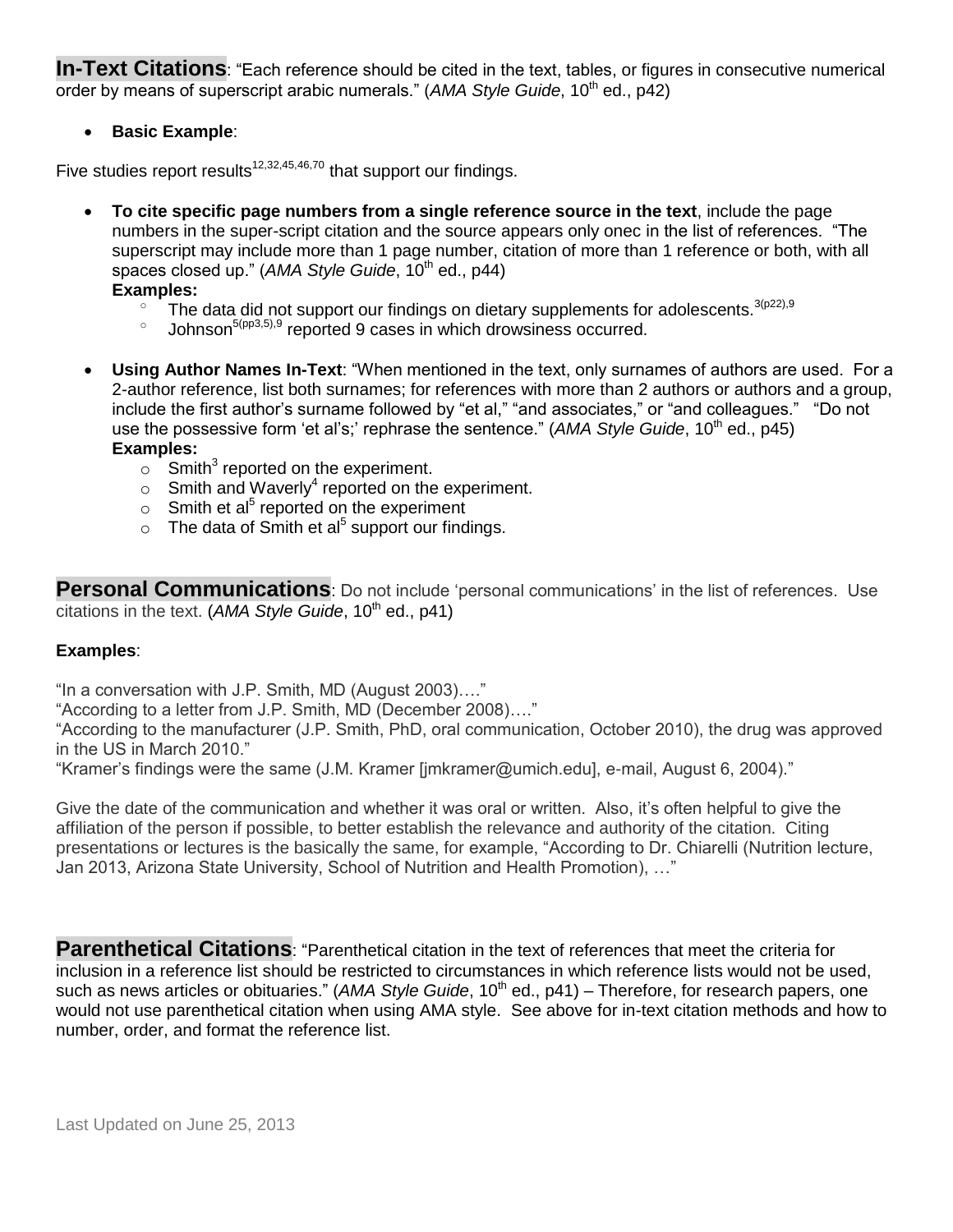# **Electronic (Online) Sources – Reference List Examples**

(*AMA Style Guide*, 10<sup>th</sup> ed., p63-72)

**Books** (*AMA Style Guide*, 10<sup>th</sup> ed., p67-68)

**Basic Format** (if the reference is to the entire book, do not include chapter title and inclusive pages) Author(s). Chapter title. In: Editor(s). *Book Title*. [Edition number, if it is the second edition or above; mention of first edition is not nedessary] ed. City, State (or country) of publisher: Publisher's name; copyright year:inclusive pages. URL: [provide URL and verify that the link still works as close as possible to the time of publication]. Accessed [date].

### **Book, Single Author**:

Cardwell G. Gold Medal Nutrition, 5<sup>th</sup> ed. Champaign, IL: Human Kinetics: 2012. http://lib.myilibrary.com.ezproxy1.lib.asu.edu/ProductDetail.aspx?id=365465. Accessed January 21, 2013.

### **Book, More than One Author**:

Lutz CA, Przytulski KR. *Nutrition & Diet Therapy*. 5<sup>th</sup> ed. Philadelphia, PA: F.A. Davis Co.; 2011. http://online.statref.com.ezproxy1.lib.asu.edu/document.aspx?FxId=178&DocID=1&SessionID=1A48B0BBVJT GUIYT. Accessed January 21, 2013.

#### **Chapter or Section of a Book or Edited Volume (example is a chapter from a volume where individual chapters have different authors):**

Rubba P, Gentile M, Panico S, Pauciullo P. Familial dyslipidemias: From genetics to clinical picture. In: Mancini M, Ordovas JM, Riccardi G, Rubba P, Strazzullo P, eds. *Nutrition, Metabolism, and Cardiovascular Disease*. Chichester, U.K.: Wiley-Blackwell; 2011:149-158.

http://site.ebrary.com.ezproxy1.lib.asu.edu/lib/asulib/docDetail.action?docID=10438398. Accessed January 21, 2013.

• Journals (AMA Style Guide, 10<sup>th</sup> ed., p64-67)

#### **Basic Format**

Author(s). Title. *Journal Name* [using National Library of Medicine abbreviations—see link above to title list]. Year;vol(issue No.):inclusive pages. URL [provide the URL in this field; no need to use "URL:" preceding it]. Published [date]. Updated [date]. Accessed [date].

# **Journal Article with DOI and with Full Volume and Page Information:**

Weed DL. The quality of nutrition and cancer reviews: a systematic assessment. *Crit Rev Food Sci Nutr*. 2013;53(3):276-86. doi: 10.1080/10408398.2010.523853.

# **Journal Article without Full Volume and Page Information**:

Mast CT, DeMuro-Mercon C, Kelly CM, Floyd LE, Ealter EB. The impact of rotavirus gastroenteritis on the family. *BMC Pediatrics*. 2009;9:11. doi:10.1186/1471-2431-9-11

# **Journal Article with more than 6 Authors**:

Gregg EW, Chen H, Wagenknecht LE, et al. Association of an intensive lifestyle intervention with remission of type 2 diabetes. *JAMA*. 2012;308(23):2489-96. doi: 10.1001/jama.2012.67929.

#### **Journal Article without Author:**

Information for Authors. *J Acad Nutr Diet*. 2012;112(1):177. doi: 10.1016/j.jand.2011.11.001.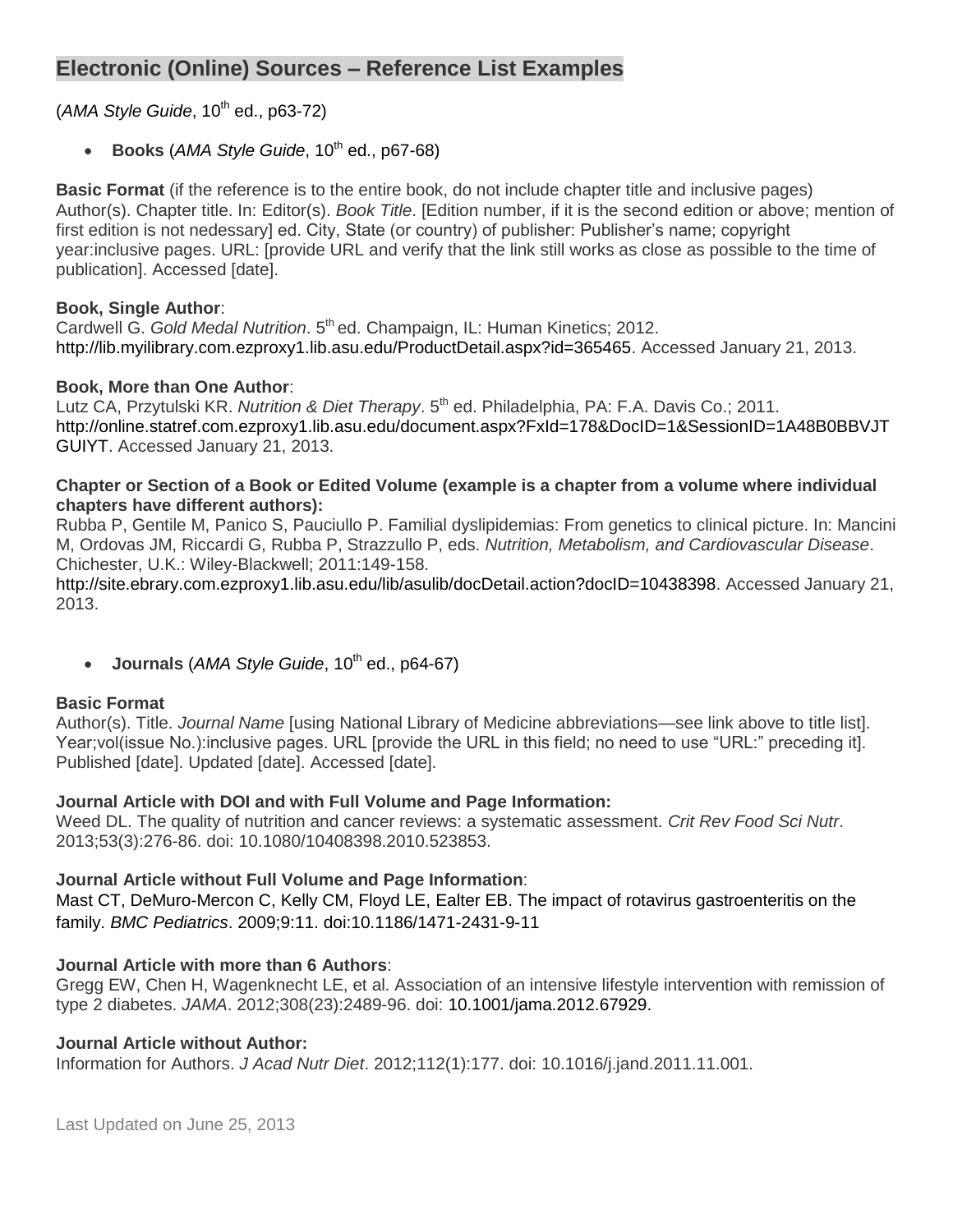• Government/Organization Reports (*AMA Style Guide*, 10<sup>th</sup> ed., p69-70)

**Basic Format note**: "These are treated much like electronic journal and book references: use journal style for articles and book style for monographs. As with electronic journal references, of the dates published, updated, and accessed, often only the accessed date will be available."

World Medical Association. Declaration of Helsinki: ethical principles for medical research involving human subjects. http://www.wma.net/e/policy/b3.htm. Updated June 10, 2002. Accessed February 26, 2004.

 $\bullet$  **Web Sites** (*AMA Style Guide*, 10<sup>th</sup> ed., p68-69)

#### **Basic Format**

Author(s), if given (often, no authors are given). Title of the specific item cited (if none is given, use the name of the organization responsible for the site). Name of the Web site. URL [provide URL and verify that the link still works as close as possible to publication]. Published [date]. Updated [date]. Accessed [date].

#### **Webpage**:

Research centers. ASU College of Nursing and Health Innovation. https://nursingandhealth.asu.edu/researchcenters. Accessed February 1, 2012.

- **Online Videos** 
	- o **Online Videos are not listed specifically in the AMA Style Guide, 10th ed**. This example combines the requirements for generic online references with the requirements for a physical Video/DVD reference (AMA Style Guide, 10<sup>th</sup> ed., p62)

#### **Basic Format**

Author(s). *Title* [format].City, State (or country) of publisher: Publisher's name; copyright year. Editor(s); Series Title. URL: [provide URL and verify that the link still works as close as possible to the time of publication]. Published [date]. Updated [date]. Accessed [date].

#### **Online Video**:

Prenatal and Early Childhood Nutrition [Video].

http://digital.films.com.ezproxy1.lib.asu.edu/PortalPlaylists.aspx?aid=1850&xtid=48022. Films Media Group; 2012. Films on Demand. Accessed January 21, 2013.

#### **Personal Communication (emails, letters, conversations, presentations, etc.) (AMA Style Guide, 10<sup>th</sup> ed.,** p61)

Do not include 'personal communications' in the list of references. Use citations in the text, for example, "In a conversation with J.P. Smith, MD (August 2003)…." Or "According to a letter from J.P. Smith, MD (December 2008)…." Or "According to the manufacturer (J.P. Smith, PhD, oral communication, October 2010), the drug was approved in the US in March 2010," Or "Kramer's findings were the same (J.M. Kramer [jmkramer@umich.edu], e-mail, August 6, 2004).

Give the date of the communication and whether it was oral or written. Also, it's often helpful to give the affiliation of the person if possible, to better establish the relevance and authority of the citation. Citing presentations or lectures is the basically the same, for example, "According to Dr. Chiarelli (Nutrition lecture, Jan 2013, Arizona State University, School of Nutrition and Health Promotion), …"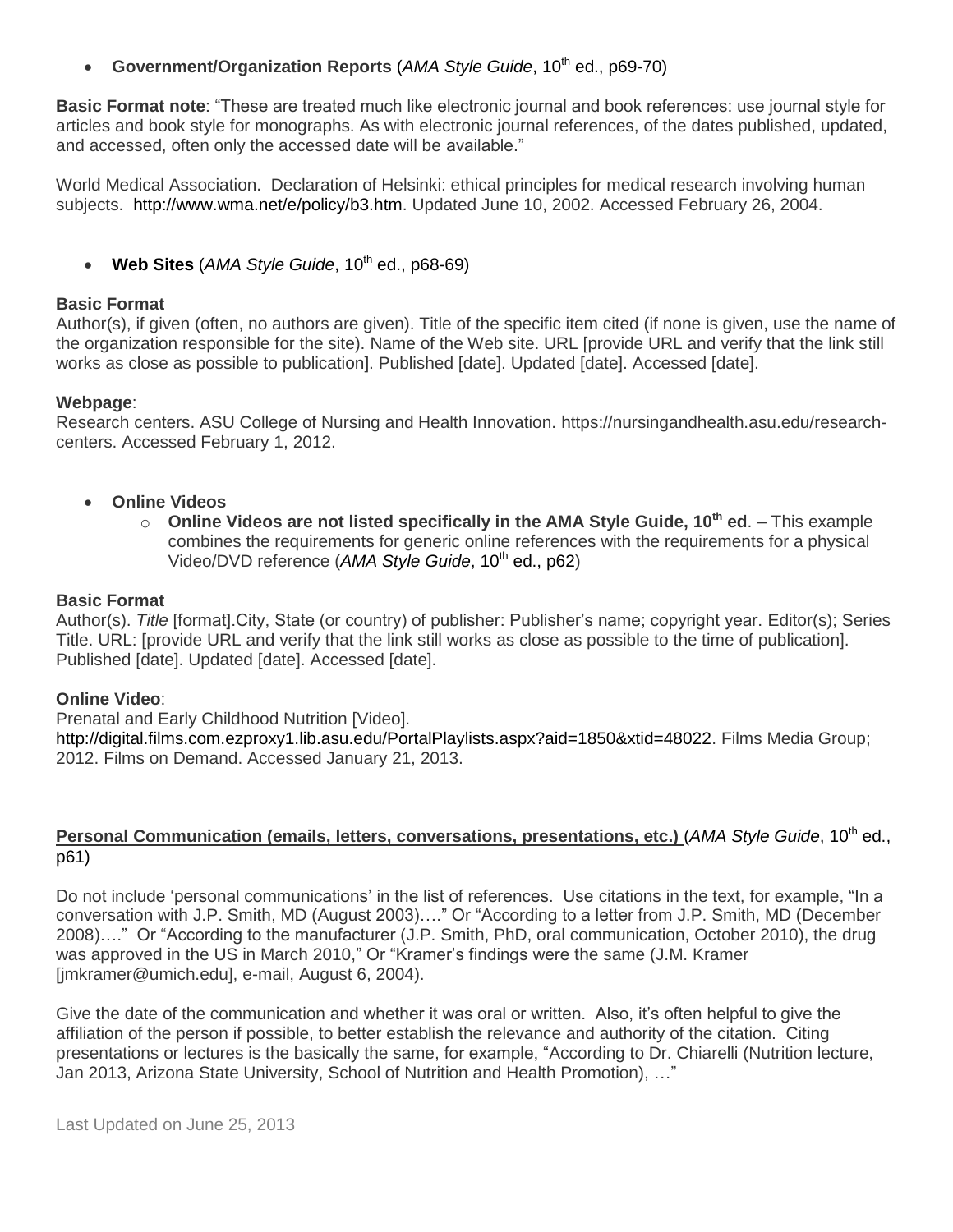# **Print Sources – Reference List Examples**

# (*AMA Style Guide*, 10<sup>th</sup> ed., p46-62)

 $\bullet$  Books (*AMA Style Guide*, 10<sup>th</sup> ed., p52-56)

#### **Basic Format**

Author(s). Chapter title. In: Editor(s). *Book Title*. [Edition number, if it is the second edition or above; mention of first edition is not nedessary] ed. City, State (or country) of publisher: Publisher's name; copyright year:inclusive pages.

#### **Book, Single Author**:

Peckenpaugh NJ. *Nutrition Essentials and Diet Therapy*. 11<sup>th</sup> ed. St. Louis, MO: Saunders/Elsevier; 2010.

#### **Anthology, Compilation, or Edited volume**:

KeFever KJ, Paulanka BJ, Polek C, eds. *Handbook of Fluid, Electrolyte, and Acid-base Imbalances*. Clifton Park, NY: Delmar Cengage Learning; 2010.

### **A work in an Anthology or Edited Volume**:

Degner LF, McWilliams ME. Challenges in conducting cross-national nursing research. In: Fizpatrick JJ, Stevenson JS, Polis NS, eds. *Nursing Research and its Utilization: International State of the Science*. New York, NY: Springer; 1994:211-215.

• Government or Agency Bulletins (AMA Style Guide, 10<sup>th</sup> ed., p57-58)

#### **Basic Format:**

Author(s). *Title of Bulletin*. City, State (or country) of publication: Name of Issueing Bureau/Agency/Dept/Governmental Division; copyright year:inclusive pages. Publication number. Series number.

#### **Example**:

World Health Organization. *Constitution of the World Health Organization. New York, NY: World Health Organization; 1946.*

**Journals** (*AMA Style Guide*, 10<sup>th</sup> ed., p46-52)

**NOTE on Journal Article Titles**: "In English-language titles, capitalize only (1) the first letter of the first word, (2) proper names, and (3) abbreviations that are ordinarily capitalized (eg, DNA, EEG…)." (*AMA Style Guide*,  $10^{th}$  ed., p42)

**\*For the following special cases for journal articles – see Pages 48-52 in the** *AMA Style Guide***, 10th ed.** 

- Without volume or issue numbers
- When an Issue has several parts
- Supplements

# **Basic Format**

Author(s). Title. *Journal Name* [using National Library of Medicine abbreviations—see link above to title list]. Year;vol(issue No.):inclusive pages.

Last Updated on June 25, 2013